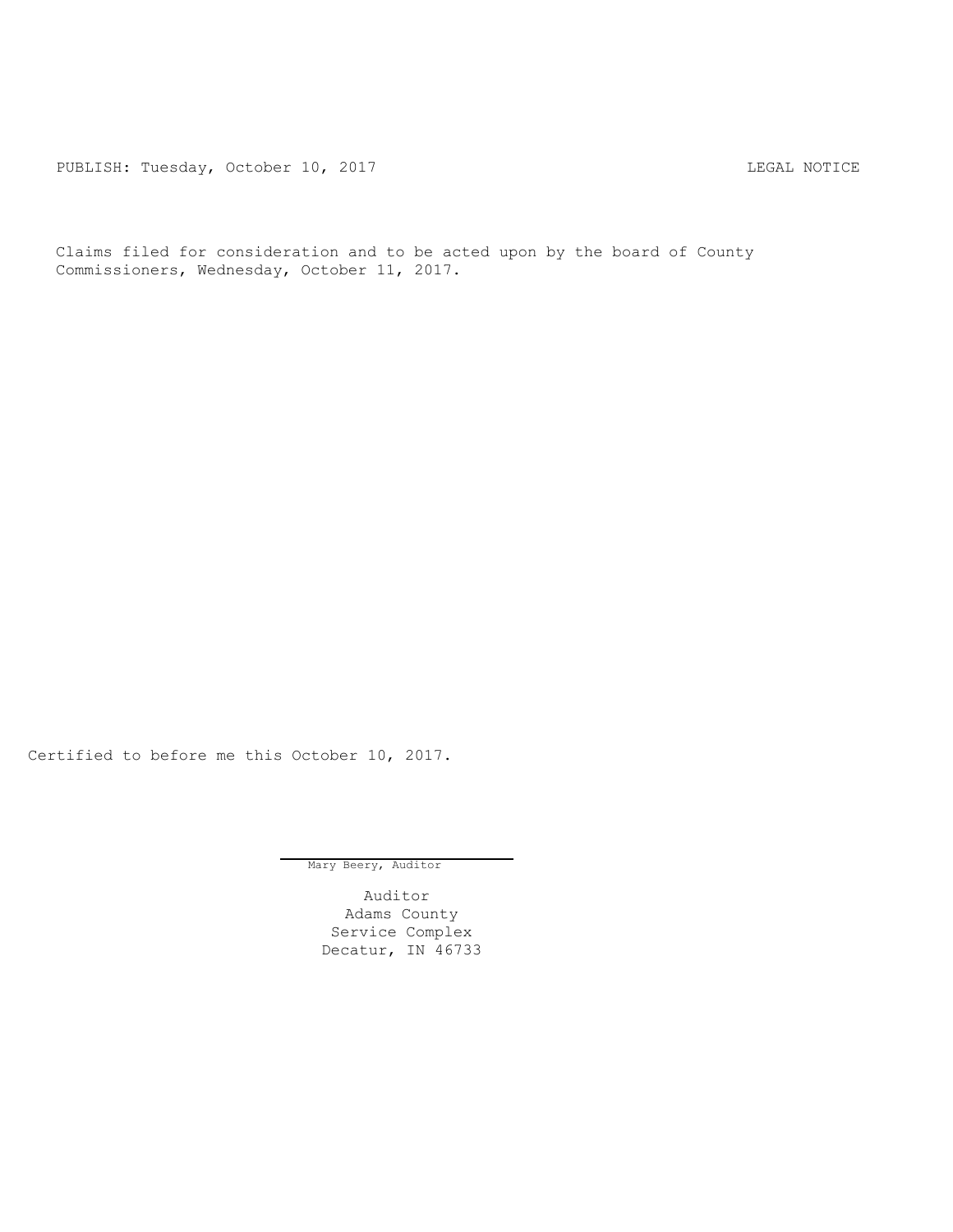

## **Claims Docket for Newspaper Adams County, Indiana**

## For Period: **9/7/2017** to **9/26/2017**

*313 W. Jefferson St. Decatur, IN 46733 (219) 724-2600*

Date Claims to be Paid: **10/11/2017**

| <b>Vendor</b>                            | <u>Amount</u> | <b>Vendor</b>                            | Amount     |
|------------------------------------------|---------------|------------------------------------------|------------|
| Adams Memorial Hospital                  | 39,675.68     | Adams County Solid Waste                 | 9.87       |
| Indiana Michigan Power                   | 642.20        | Appraisal Research Corporation           | 6,024.43   |
| AT & T Mobility                          | 1,220.96      | Baker And Sons Plumbing &                | 729.00     |
| <b>Berne Witness</b>                     | 2,256.25      | Suburban Propane LP                      | 99.00      |
| Brateman's, Inc.                         | 499.88        | <b>Charles Bowers</b>                    | 2,333.33   |
| Chet's Pest Control                      | 230.00        | Cintas Location #338                     | 313.44     |
| Clarke Mosquito Control Products         | 3,922.65      | Decatur Hardware & Rental                | 85.27      |
| <b>Complete Printing Service</b>         | 4.50          | Computer Systems, Inc.                   | 3,000.00   |
| Dealership Holdings LLC                  | 247.97        | Decatur Daily Democrat                   | 253.25     |
| <b>Decatur Dental Services</b>           | 1,602.25      | Decatur Tire Center                      | 38.50      |
| Fleming Excavating, Inc.                 | 3,100.00      | Gasoline Equipment Service Co Inc        | 1,629.45   |
| Gordon Food Service                      | 5,637.55      | Hilty Engine Service                     | 96.25      |
| Innovative Concepts                      | 600.00        | Jan Smith                                | 20.00      |
| Joe Spaulding                            | 146.46        | Landis & Sons Drainage                   | 280.00     |
| Manatron Inc.                            | 100.00        | Mark S. Gresla, MD                       | 420.25     |
| Monroe Water Department                  | 1,002.33      | Portland Motor Parts, Inc                | 179.45     |
| Quill Corporation                        | 406.16        | Rhonda L. McIntosh                       | 15.84      |
| Roto-Rooter                              | 200.00        | Sherwin-Williams                         | 192.96     |
| Shifferly Dodge                          | 441.00        | Stone-Street Quarries, Inc.              | 3,821.49   |
| Top Supply Company LLP                   | 140.89        | Treasurer of Adams County                | 107,170.05 |
| <b>Ulman's Carpet Cleaners</b>           | 1,353.78      | West Payment Center                      | 1,559.64   |
| Central Indiana Hardware                 | 320.00        | Imi Irving Material, Inc.                | 1,328.01   |
| Adams County Automotive Supply, Inc.     | 541.71        | Affolder Implement Sales, Inc.           | 53.22      |
| Schurger, Zurcher, Snyder & Brown, LLP   | 184.00        | Jay County REMC                          | 50.86      |
| Purdue University                        | 572.88        | Assoc. of IN Prosecuting Attorneys, Inc. | 26.00      |
| Indiana Assoc. Of County Commissioners   | 410.00        | B Secure Alarm Systems, Inc.             | 453.36     |
| Don Myers Plumbing                       | 97.50         | IN Council Of Juvenile & Family Court    | 195.00     |
| Youth Opportunity Center, Inc            | 4,620.00      | Rhonda Kahlert                           | 9.47       |
| Michael M. Mahan                         | 20.00         | Softworks, Inc.                          | 1,195.00   |
| Richard Clutter                          | 20.00         | Chad W. Sprunger                         | 950.81     |
| Zurcher's Best-One Tire & Auto Care, Inc | 2,616.56      | Matthew Bender                           | 132.43     |
| Arthur J. Booth                          | 20.00         | LuAnn K. Rehm                            | 42.48      |
| Braun's Garage, Inc.                     | 335.94        | <b>Expert Transmission</b>               | 660.22     |
| Harvest Land Co-op                       | 3,732.52      | Koorsen Fire and Security, Inc.          | 415.40     |
| Beth A. Webber                           | 2,251.84      | Leslie W. Marckel                        | 20.00      |
| Indiana Election Division                | 600.00        | VoMac Trucks Sales & Service             | 1,000.00   |
| Michael G. Werling                       | 875.00        | Troyer's Market LLC                      | 3,955.16   |
| Kendall Electric, Inc.                   | 206.76        | Penny Eguia                              | 40.04      |
| <b>Bluffton Medical Center</b>           | 2,359.23      | Bi-County Services, Inc                  | 3,276.00   |
| Barnes & Thornburg                       | 3,376.00      | Christopher B. Burke Engineering         | 8,745.00   |
| Deborah A. Schantz                       | 85.50         | Indiana Vital Records Association        | 175.00     |
| PCM-G                                    | 3,432.46      | <b>Stationair's Express</b>              | 754.03     |
| Jeff L. Sheets                           | 20.00         | Moore Medical Corporation                | 665.23     |
| Holly L. Degitz                          | 76.76         | Habegger's Ace Lumber #4488              | 1.17       |
| Petro Reporting Service, Inc.            | 71.00         | Chad Kukelhan                            | 15.00      |
| FlexPAC                                  | 810.83        | Julie A. Harkless                        | 35.55      |
| RICOH USA, INC.                          | 125.57        | Office Depot                             | 125.98     |
| National Association of Counties         | 688.00        | Paul W Rumple                            | 50.00      |
|                                          |               |                                          |            |